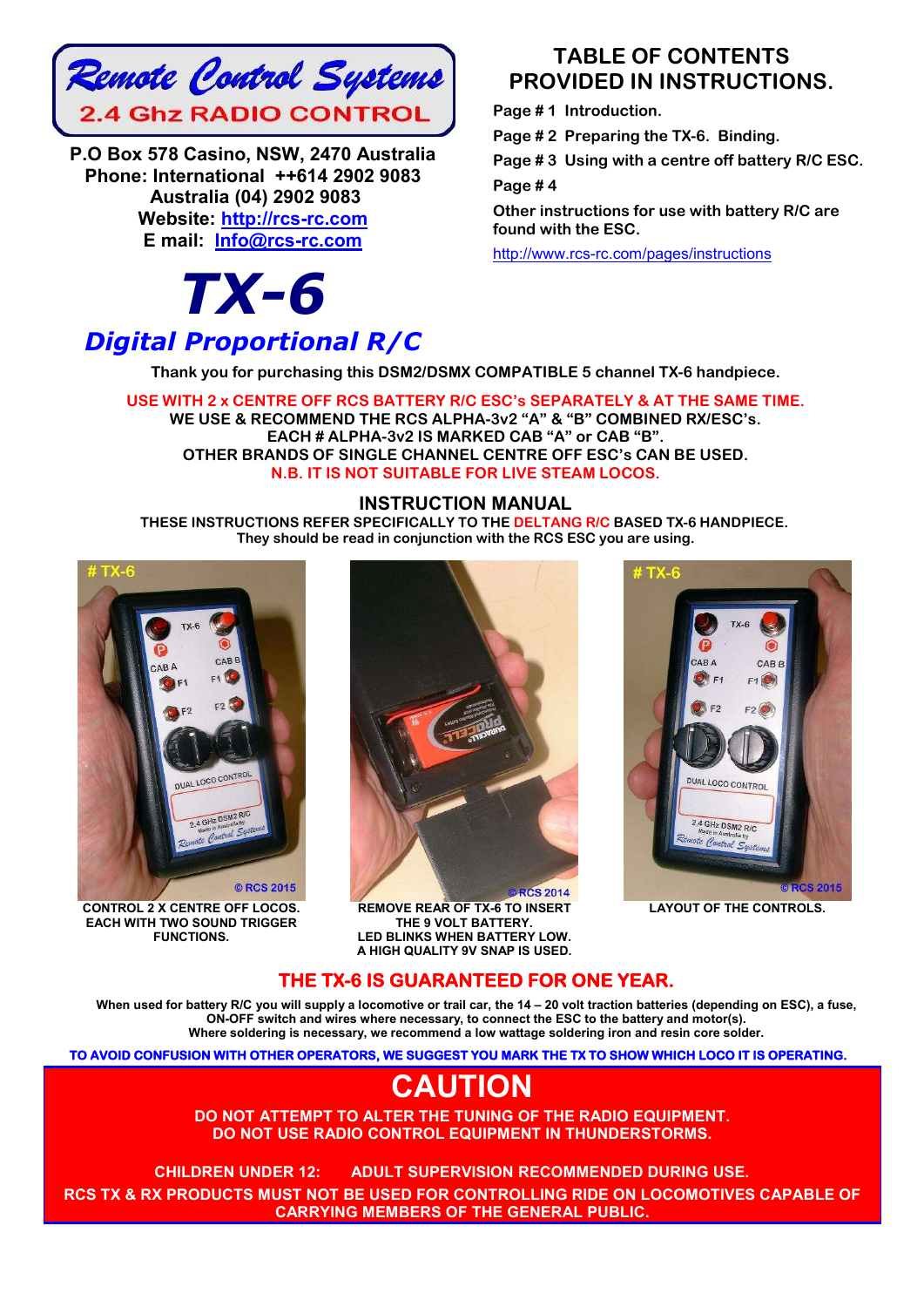# **PREPARING THE** *#TX-6*

# **THESE INSTRUCTIONS REFER TO THE RCS TX-6 2.4 GHz 5 CHANNEL R/C.**

# **1. "BINDING".**

The 1st procedure is to "BIND" the receiver (RX) to the Transmitter (TX).

"BINDING" is accomplished by following a few simple steps below.

When binding we recommend removing the servos from the RX in case they are not correctly adjusted. Adjust servo parameters after binding has taken place..

## **HOW TO "BIND" USING A DSM2 RX OR RCS** *#ALPHA-3v2* **ESC.**

## **MANUAL BINDING using a binding plug.**

**1.1** Insert the "BINDING" plug supplied with the DSM2 RX into the "BINDING" pins on the *RX*.

You can also use the # BINDER switch assembly if you do not wish to get inside the loco.

**1.2.** The RX LED will start blinking very rapidly to indicate it is ready to be bound.

## **AUTOMATIC BINDING = no binding plug.**

**1.3** Turn the DSM2-EM(AB) **A**uto **B**ind RX ON & the RX LED will blink slowly looking for a TX. Wait 20 seconds for the RX to enter bind mode. The RX LED (& front headlight if programmed to), will blink rapidly and is ready to be bound.



**1.4** Press **and hold** the right pushbutton on the handpiece marked with a hexagonal symbol. You may need to keep TX & RX about 1 x metre apart for binding to take place.

**1.5** Then press **and hold** the ON – OFF button to ON. Hold both buttons until the RX LED stops flickering & starts blinking slowly. Then let both TX buttons go. The TX button also blinks slowly & then goes to solid ON.

**1.6** The LED on all RX's will blink more slowly & then go solid ON when "BINDING" is complete.

**N.B. "BINDING" plug MUST be removed BEFORE the SYSTEM is turned OFF. (AB RX's have no binding plug) 1.7** The "BINDING" plug is removed & stored safely.

RCS offers an optional extra **# BINDER** cable and switch. When fitted this will enable any non RCS loco to be bound to any TX without requiring access to the inside of the loco. This will enable any loco to be swapped between any other DSM2 TX's. You will be able to "hand off" speed matched locos for MU'ing into a consist.

Not needed with the **#ALPHA-3v2** which has the RX LED linked to the Pad #1 front light output.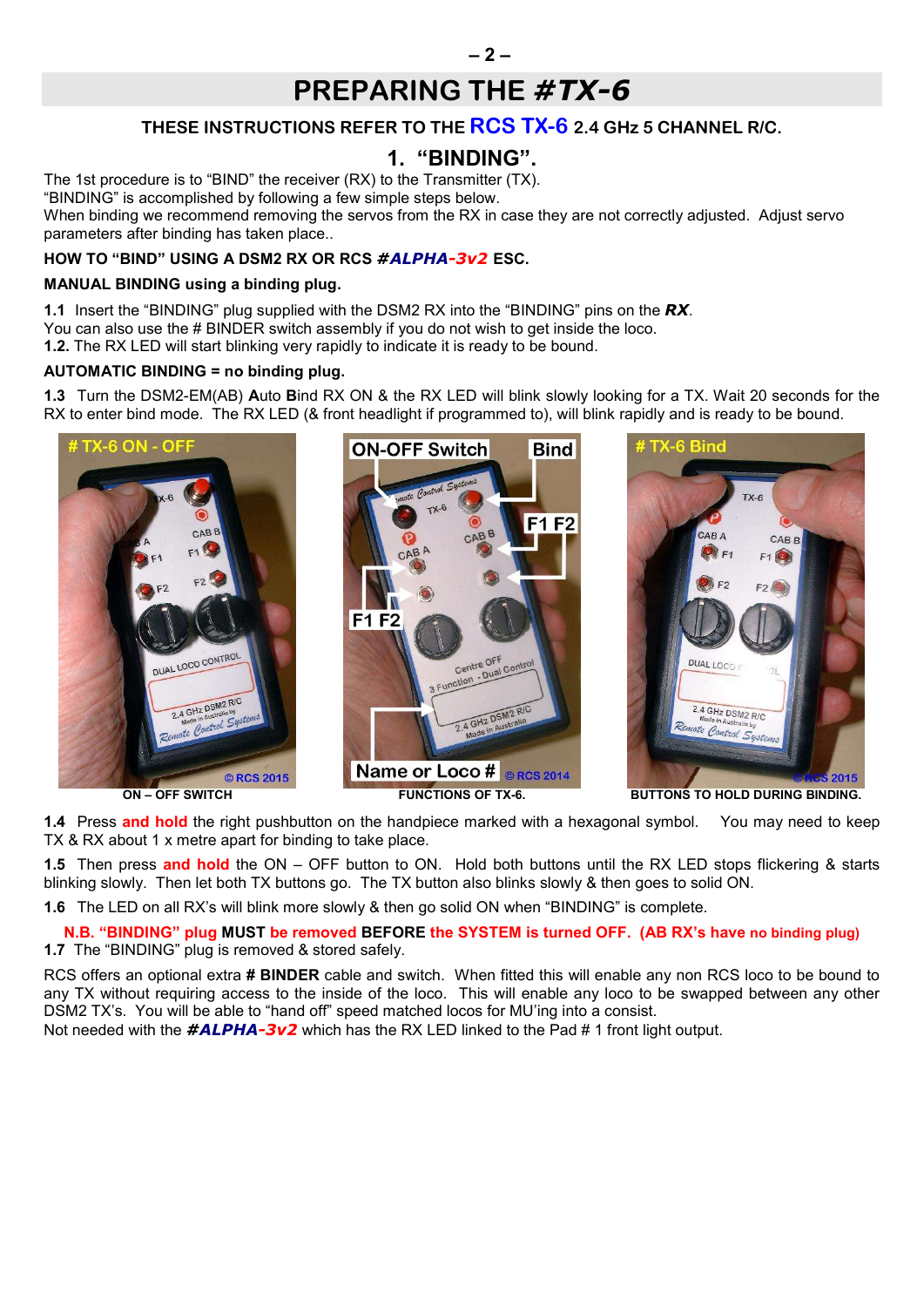# **- 3 - 2. USING THE TX-6 WITH A "CENTRE OFF" ESC'.**



The TX-6 can be used intuitively with most of the centre off ESC's that are available.

There are two knobs. One for each cab. Both knobs must be centred at the détente click. The dot on the knob should facing forwards when the TX and Loco(s) are turned ON.

**CAB A** knob uses Ch # 1 to control speed & direction.

**CAB A** knob uses Ch # 3 to control speed & direction.

Make sure both knobs are centered before you switch the system on.

Switch on the ESC first & then the TX-6. Most Centre Off *ESC's* calibrate themselves when switched on.

Twist the knob gently left or right until the loco starts moving.

The TX-6 has been designed so that normally twisting the CAB knobs to the right (CW) is forwards direction and movement. If the loco runs backwards when the CAB knob is turned to the right, we reverse the motor wiring to correct the direction and maintain the standard.

Turn the knob back to the left to slow down. You can feel the détente as you arrive at neutral to stop the loco. Then, once in neutral you can twist the knob to the left (CCW) to go backwards.

*#ALPHA-3v2* **ESC's** have directional lights & two sound triggers. # LT-SW4v2 is needed for proper control of them. If the directional lights are incorrect, swap over the wiring to them so they match the loco speed and direction.

TX-6 CAB "A" top pushbutton is Ch # 2 HIGH. Output is pad # 2 on ESC A. TX-6 CAB "A" bottom pushbutton is Ch # 2 LOW. Output is pad # 3 on ESC A.

TX-6 CAB "B" top pushbutton is Ch # 4 HIGH. Output is pad # 3 on ESC B. TX-6 CAB "B" bottom pushbutton is Ch # 4 LOW. Output is pad # 4 on ESC B.

**ALPHA-3v2 + # LT-SW4** LT-SW4v2 © RCS 2014 © RCS 2014

Instructions on how to wire the # LT-SW4 for sound triggers & lighting outputs from the ALPHA-3 A & B ESC's, are included with the # LT-SW4.

The Ch # 5 bind button is not used for anything else on the ALPHA-3v2 ESC's. If controlling other brands of RX's and ESC you may be able to use the bind button on Ch # 5 to control a servo function. OR; with extra parts, more sound function triggers.

If your ESC does not have directional lights, RCS has a small add on module **# 2-M-F** that reads the speed & direction of the Channel # 1 output & switches lights accordingly. A standard servo "Y" cable is needed. Not supplied.